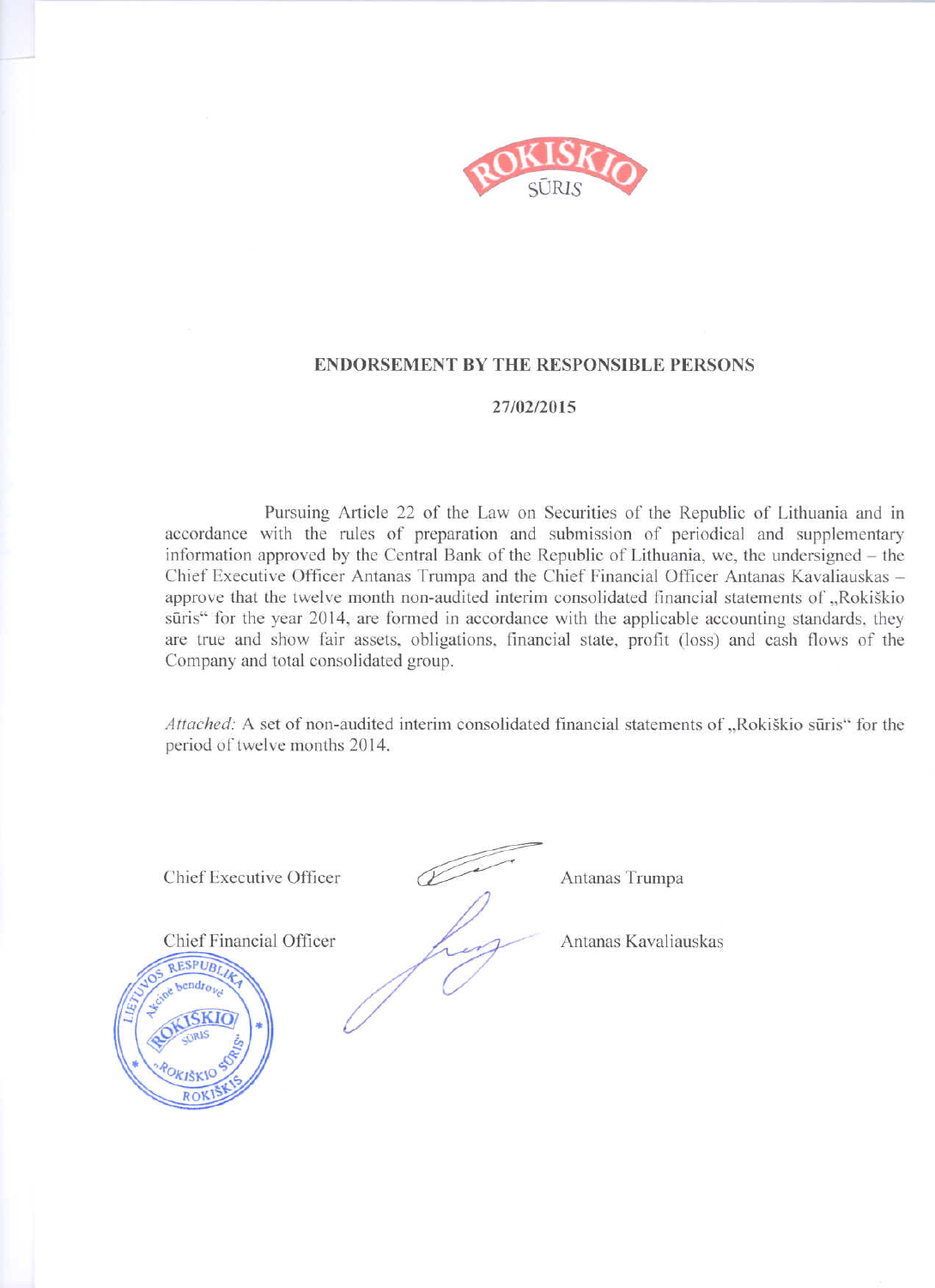

# **A SET OF CONSOLIDATED NON-AUDITED INTERIM FINANCIAL STATEMENTS OF ROKISKIO SURIS AB FOR TWELVE MONTHS PERIOD OF THE YEAR 2014**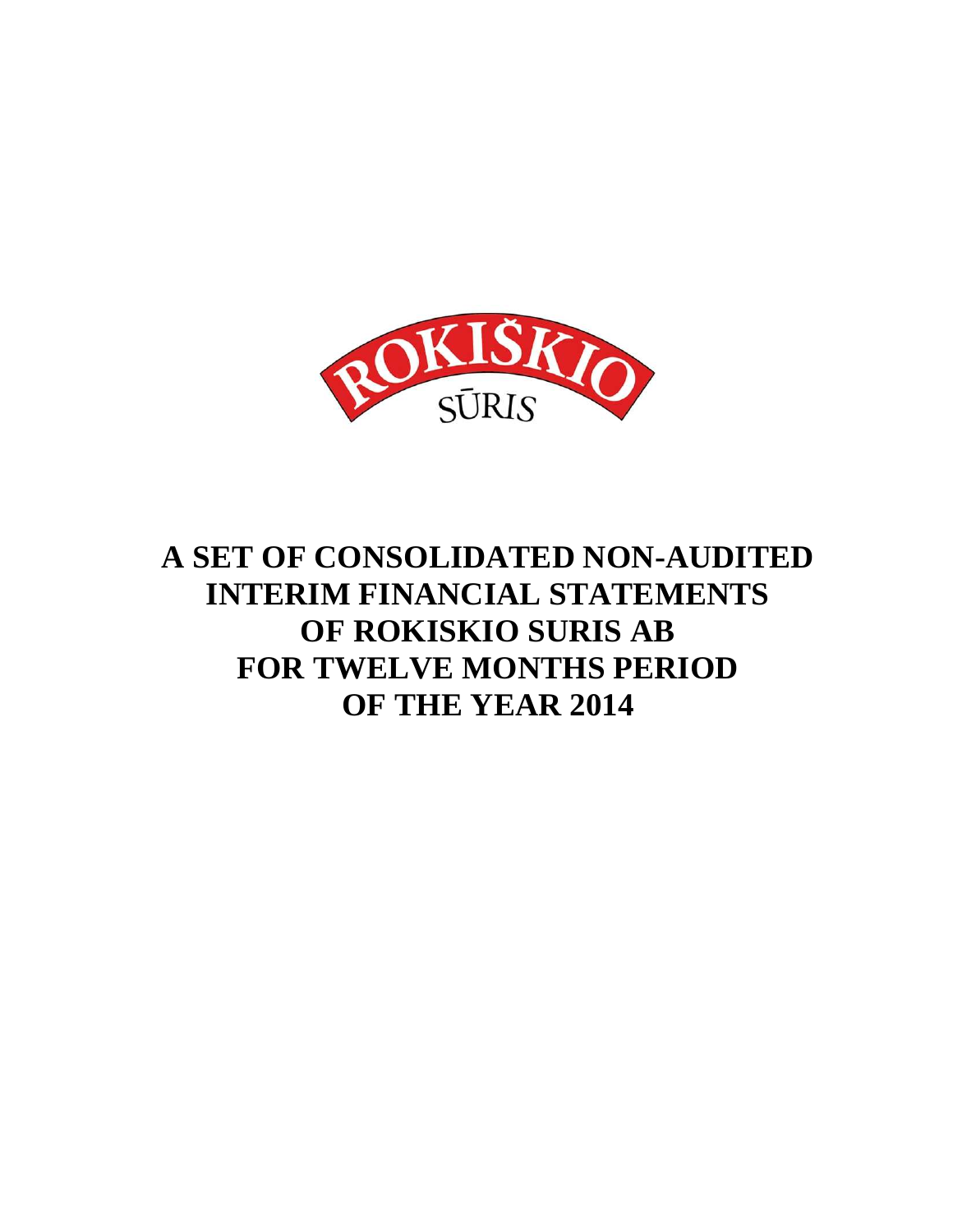# **TABLE OF CONTENTS**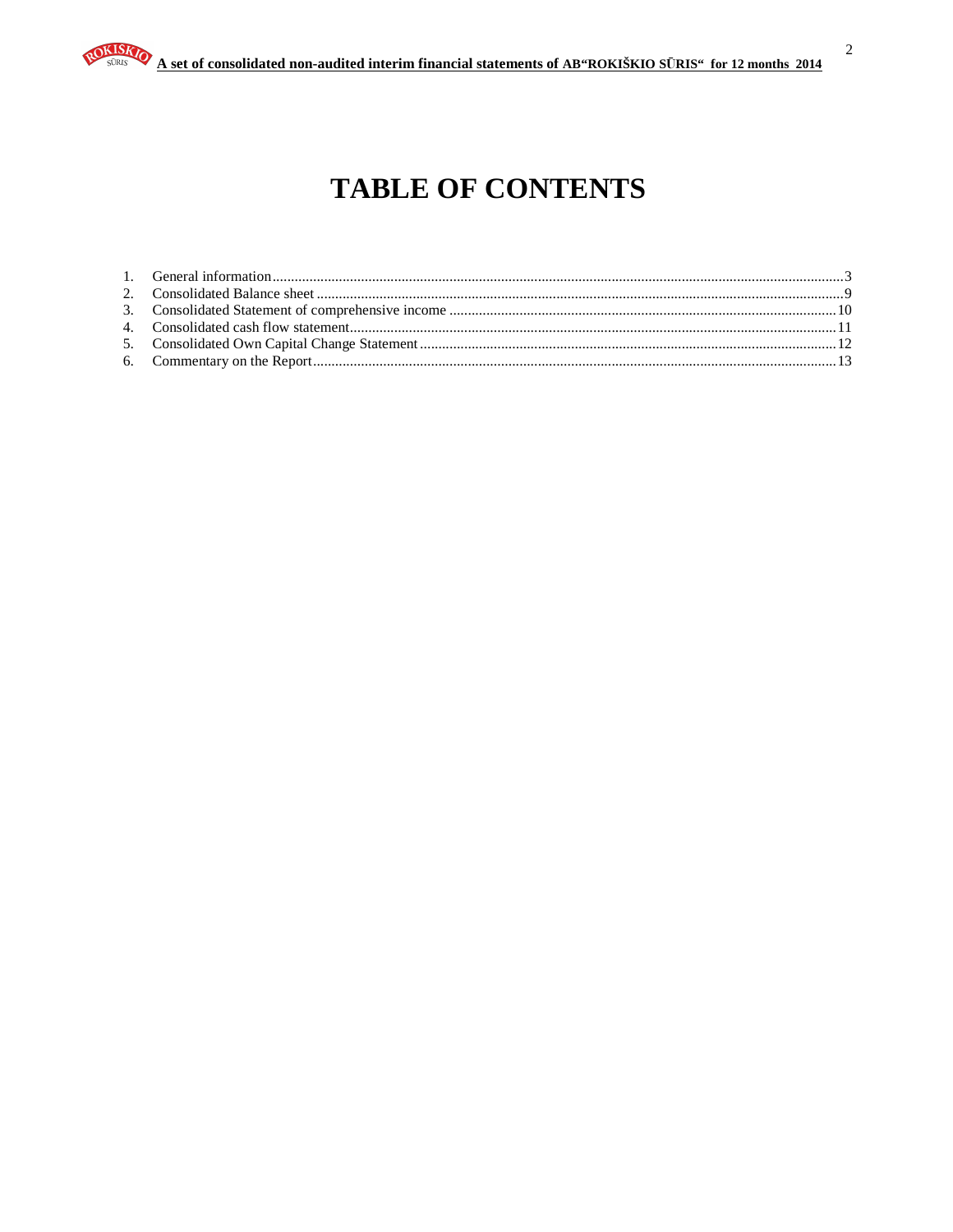# **1. General information**

### **1. Reporting term of the Consolidated Interim Financial Statements**

The Consolidated Interim Financial Statements are prepared for twelve month period of the year 2014.

### **2. Key information of the issuer**

Name of the issuer: Joint stock company "Rokiskio suris". Legal base: Joint Stock Company. Address – Pramones str. 3, LT 42150 Rokiskis, Republic of Lithuania. Telephone: +370 458 55 200, fax +370 458 55 300. E-mail address: rokiskio.suris@rokiskio.com Website: www.rokiskio.com Registered in on  $28<sup>th</sup>$  February 1992 by the Authorities of Rokiskis region. Re-registered in on 28<sup>th</sup> November 1995 by the Ministry of Economy of the Republic of Lithuania. Company code 173057512. Manager of registry of legal entities – State company "Registru centras". The authorized capital of AB "Rokiskio suris" equals to LTL 35,867,970. There are 35,867,970 shares. Nominal value per share equals to LTL 1 (one litas).

### **3. Information on the issuer's daughter enterprises and subsidiaries**

The consolidated group (hereinafter the "Group") consists of the Parent Company, two branches and five subsidiaries. (In 2013, the Parent Company, two branches, five subsidiaries and one joint venture).

### **Subsidiaries of AB "Rokiškio s**ū**ris":**

UAB "Rokiskio pienas" legal address: Pramonės str. 8, LT - 28216 Utena. Company code: 300561844. AB, Rokiškio sūris" is its founder and the only shareholder having 100 per cent of shares. UAB "Rokiškio pieno gamyba" legal address: Pramonės str. 8, LT - 28216 Utena. Company code: 303055649. AB "Rokiškio sūris" is its founder and the only shareholder having 100 per cent of shares. Dairy cooperative "Žalmargė" legal address: Kalnalaukio str.1, Širvintos. Company code: 178301073. Latvian company SIA Jekabpils piena kombinats (company code 45402008851, legal address: Akmenu iela 1, Jekabpils, Latvija LV-5201).

Latvian company SIA Kaunata (company code 240300369, legal address Rogs, Kaunata pag., Rezeknes nov., Latvia).

### **Branches of AB "Rokiškio s**ū**ris"**:

AB "Rokiškio sūris" branch Utenos pienas (Company code: 110856741, Pramonės g. 8, LT-28216 Utena);

AB "Rokiškio sūris" branch Ukmergės pieninė (Company code: 182848454, Kauno g. 51, LT-20119, Ukmergė).

### **4. Characterization of the issuer's basic business**

Basic business of the group of "Rokiškio sūris":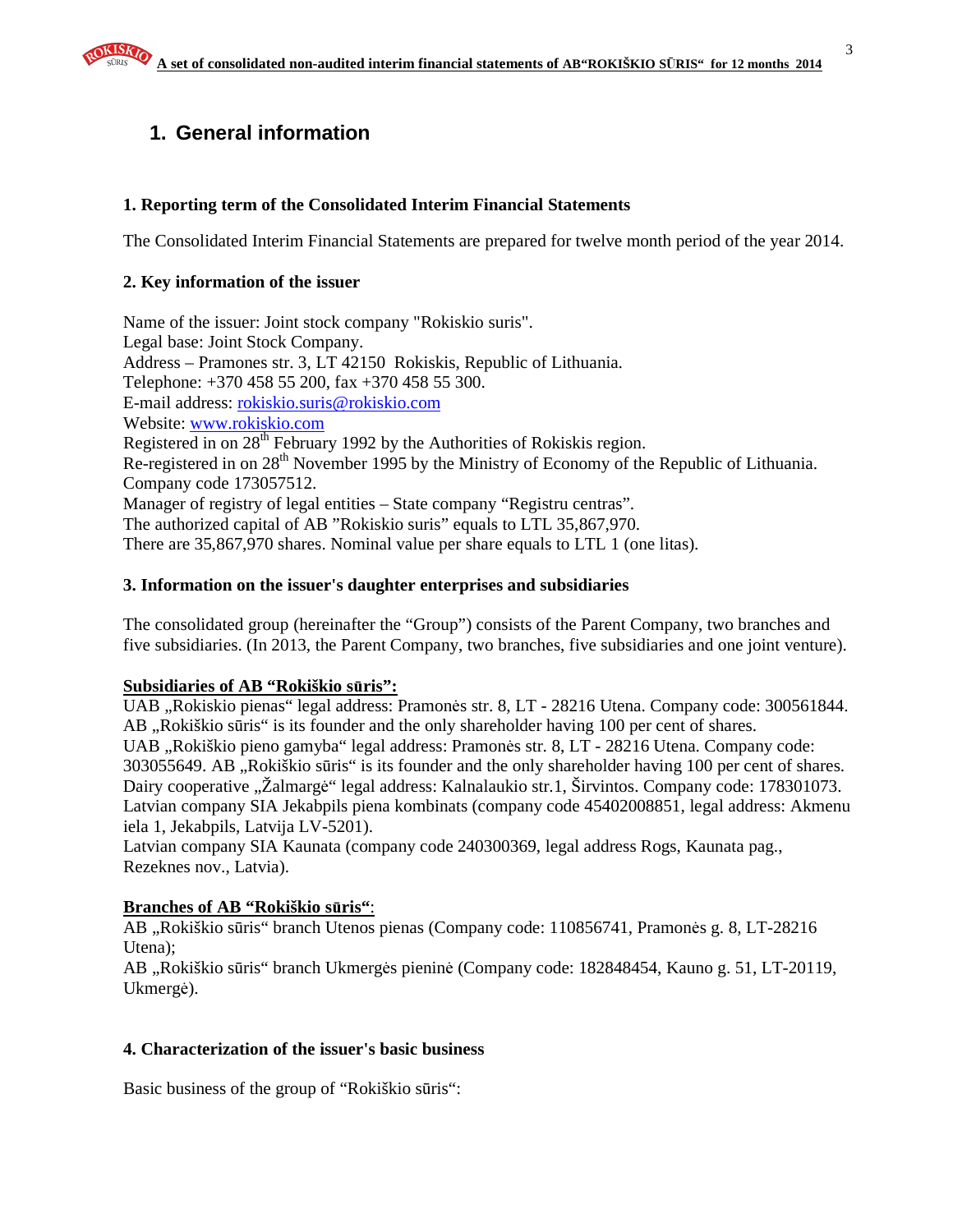Dairying and cheese production (EVRK 10.51);

Basic business of AB "Rokiškio sūris" is production and sales of fermented cheese, whey products, and skim milk powder.

Subsidiaries:

Basic business of UAB "Rokiškio pienas" is sales of fresh dairy products (fluid milk, kefir, sour milk, butter, curds, fresh cheese, sour cream, chocolate coated curds dessert, desserts).

Basic business of UAB "Rokiškio pieno gamyba" is production of fresh dairy products (fluid milk, kefir, sour milk, butter, curds, fresh cheese, sour cream, chocolate coated curds dessert, desserts).

Basic business of KB "Zalmargė" is purchase of raw milk.

Basic business of SIA Jekabpils piena kombinats – purchase of raw milk.

Basic business of SIA Kaunata – purchase of raw milk.

### **Branches of AB "Rokiškio s**ū**ris":**

Basic business of AB "Rokiškio sūris" branches Utenos pienas and Ukmergės pieninė is purchase of raw milk.

### **5. Authorized capital of the issuer**

As at December 31<sup>st</sup>, 2014, the Authorized capital of AB "Rokiškio sūris" comprised of the following:

| Type of shares             | Number of shares | Nominal value,<br><b>LTL</b> | Total nominal<br>value. LTL | Share of<br>authorized capital<br>(%) |
|----------------------------|------------------|------------------------------|-----------------------------|---------------------------------------|
|                            |                  |                              |                             |                                       |
| Ordinary registered shares | 35,867,970       |                              | 35,867,970                  | 100.00                                |

All shares of AB "Rokiškio sūris" are paid-up, and they are not subject to any limitations of transference.

### **6. Shareholders.**

Total number of shareholders (as at 31.12.2014) – 5,502 shareholders.

**The shareholders having or owning over 5 per cent of the issuer's authorized capital (as at 31.12.2014):** 

| Name, surname<br><b>Name of company</b>                                                 | <b>Address</b>                                   | <b>Proprietary rights</b>  |                      |                               | <b>With associated</b><br>persons |                            |  |
|-----------------------------------------------------------------------------------------|--------------------------------------------------|----------------------------|----------------------|-------------------------------|-----------------------------------|----------------------------|--|
|                                                                                         |                                                  | Number of<br><b>shares</b> | Capital<br>share $%$ | <b>Votes</b><br>$\frac{6}{9}$ | Capital<br>share $%$              | <b>Number</b><br>of shares |  |
| <b>UAB</b> "Pieno pramonės<br>investicijų valdymas"<br><b>Company code</b><br>173748857 | Pramonės str. 3,<br><b>Rokiškis</b><br>Lithuania | 10 032 173                 | 27.97                | 28.61                         | 70.47                             | 72.08                      |  |
| <b>SIA "RSU Holding",</b><br>reg.No.40103739795                                         | Sliezu iela 9A-25,<br>Riga                       | 8 909 347                  | 24.84                | 25.41                         | 70.47                             | 72.08                      |  |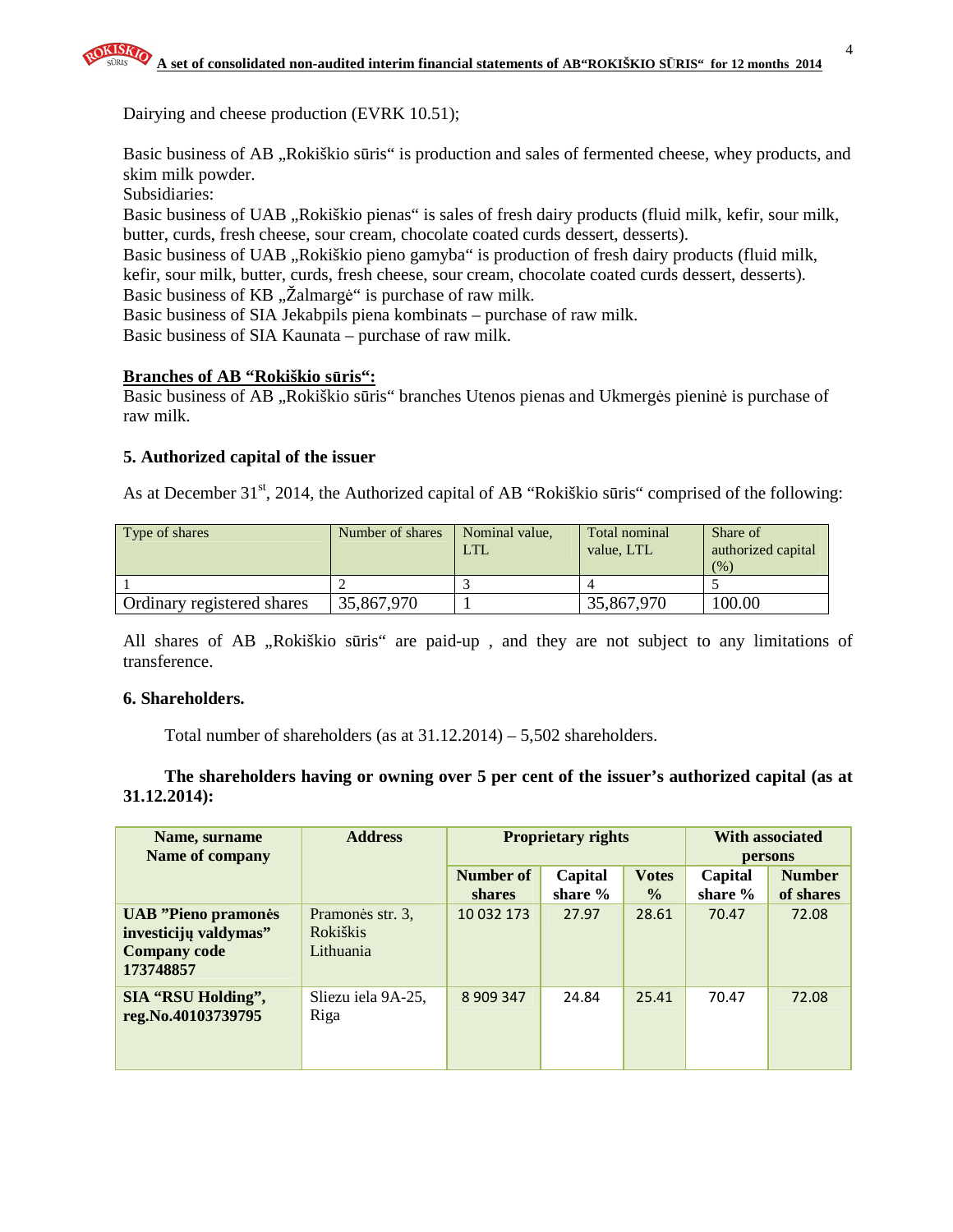| <b>Antanas Trumpa</b>                                                           | Sodų 41a, Rokiškis<br>Lithuania                                              | 6 199 875 | 17.29 | 17.68 | 70.47          | 72.08 |
|---------------------------------------------------------------------------------|------------------------------------------------------------------------------|-----------|-------|-------|----------------|-------|
| <b>Swedbank clients</b><br><b>Company code</b><br>10060701 EE<br>40003074764 LV | Liivalaia 8,<br>Tallinn<br>Estonia/<br><b>Balasta</b><br>Dambis 1A<br>Latvia | 2 490 741 | 6.94  | 7.10  |                |       |
| <b>SA</b><br><b>OMNIBUS</b><br><b>SEB</b><br>(funds/inst clients)<br>LUESSE22   | Liuksemburgas                                                                | 1778 605  | 4.96  | 5.07  | $\blacksquare$ |       |
| AB "Rokiškio sūris"<br><b>Company code</b><br>173057512                         | Pramonės g.3,<br><b>Rokiškis</b><br>Lithuania                                | 802 094   | 2.24  |       |                |       |

### **7. Shareholders' rights**

### **Shareholders have the following non-economic rights**:

- 1) to attend the general meetings of shareholders;
- 2) to make advance inquiries addressed to the company in regards with the items on the agenda of general meeting of shareholders;
- 3) based on the rights provided with the shares to vote on the general meetings of shareholders;
- 4) according with Part 1 of Article 18 of the Law on the Joint Stock Companies to obtain information on the company's operations;
- 5) to address the court requesting to bring an action of damages against the company if the damage was caused by noncompliance or inadequate compliance with duties of the company manager and board of directors as stated by the Law on Joint Stock Companies of the Republic of Lithuania or other laws, as well as the Articles of Association and or in any other cases as stated by the Lithuanian Laws;
- 6) other non-economic rights established by the Lithuanian Laws.

### **Shareholders have the following property rights**:

- 1) to receive a certain portion of the Company's profit (dividend);
- 2) to receive a certain portion of the company's funds when its authorized capital is decreased in order to pay out the fund to shareholders;
- 3) to receive shares without payment if the authorised capital is increased from the funds of the Company;
- 4) to have priority in acquiring the newly issued shares or convertible bonds of the Company unless the General Meeting of the Shareholders resolves to waive such right complying with the applicable Law;
- 5) to lend to the Company as determined by the Laws of the Republic of Lithuania, the company however cannot mortgage its assets when borrowing from shareholders. When the company borrows from shareholders the interest cannot exceed the average interest rate of the local commercial banks on the day of contracting. In this case the company and shareholders must not agree regarding the higher rate of interest;
- 6) to receive a portion of assets of the Company in liquidation;
- 7) other property rights established by the Lithuanian Laws.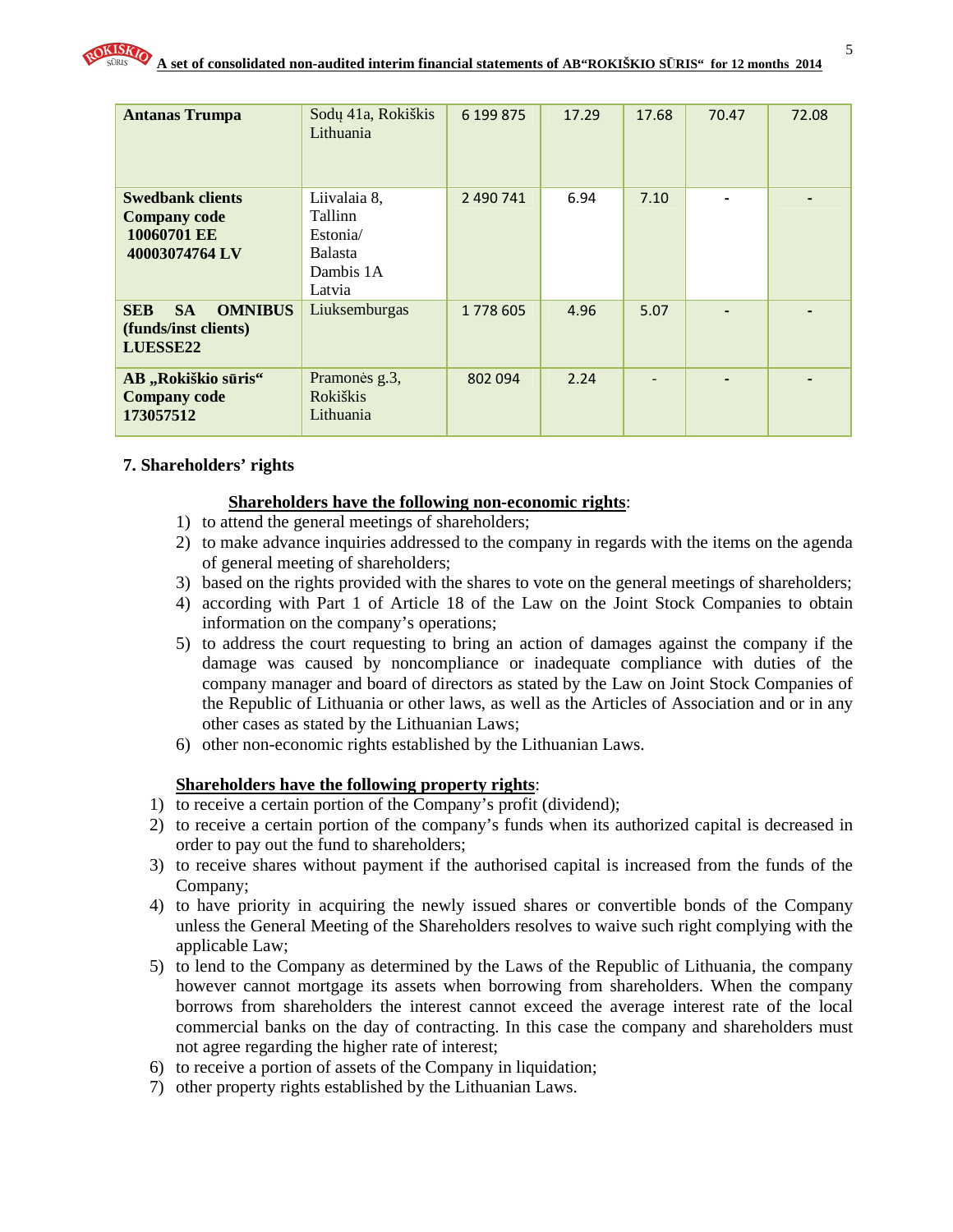The rights identified by points 1, 2, 3 and 4 are provided to the persons who were the company's shareholders at the end of the tenth working day after the corresponding general meeting of shareholders.

### **8. Trade on issuer's securities by stock exchange and other organised markets**

The 35,867,970 ordinary registered shares of AB "Rokiškio sūris" are listed on the **Official List of NASDAQ OMX Vilnius Stock Exchange**. (VVPB symbol RSU1L). Nominal value per share 1 (one) litas.

| <b>Reported</b><br>period |            | Price (Eur) |       |       |                 | <b>Turnover (Eur)</b>              |            |                  |                 |
|---------------------------|------------|-------------|-------|-------|-----------------|------------------------------------|------------|------------------|-----------------|
| from                      | to         | max         | min.  | aver. | Last<br>session | Date of last<br>trading<br>session | max        | min              | Last<br>session |
| 2011.01.01                | 2011.03.31 | 1.789       | 1.505 | 1.696 | 1.750           | 2011.03.31                         | 92,633.76  | $\overline{0}$   | $\mathbf{0}$    |
| 2011.04.01                | 2011.06.30 | 1.807       | 1.410 | 1.574 | 1.440           | 2011.06.30                         | 118,496.02 | $\mathbf{0}$     | 118,496.02      |
| 2011.07.01                | 2011.09.30 | 1.485       | 1.370 | 1.404 | 1.400           | 2011.09.30                         | 223,147.30 | $\mathbf{0}$     | 14,035.60       |
| 2011.10.01                | 2011.12.30 | 1.478       | 1.205 | 1.256 | 1.298           | 2011.12.30                         | 644,770.74 | $\overline{0}$   | 3,595.46        |
| 2012.01.01                | 2012.03.30 | 1.388       | 1.29  | 1.360 | 1.359           | 2012.03.30                         | 118,945.00 | $\boldsymbol{0}$ | $\overline{0}$  |
| 2012.04.01                | 2012.06.30 | 1.40        | 1.25  | 1.36  | 1.360           | 2012.06.29                         | 108,953.50 | $\mathbf{0}$     | 4,128.00        |
| 2012.07.01                | 2012.09.30 | 1.40        | 1.30  | 1.37  | 1.40            | 2012.09.28                         | 641,665.74 | $\boldsymbol{0}$ | 1,158.70        |
| 2012.10.01                | 2012.12.31 | 1.47        | 1.33  | 1.37  | 1.40            | 2012.12.28                         | 390,622.20 | $\mathbf{0}$     | 1,950.00        |
| 2013.01.01                | 2013.03.28 | 1.59        | 1.39  | 1.46  | 1.57            | 2013.03.30                         | 77,386.93  | $\mathbf{0}$     | 4,671.62        |
| 2013.04.01                | 2013.06.28 | 1.63        | 1.44  | 1.49  | 1.50            | 2013.06.28                         | 335,690.00 | $\overline{0}$   | 5,992.78        |
| 2013.07.01                | 2013.09.30 | 1.64        | 1.48  | 1.57  | 1.64            | 2013.09.30                         | 93,753.10  | $\mathbf{0}$     | 93,753.10       |
| 2013.10.01                | 2013.12.31 | 1.62        | 1.50  | 1.55  | 1.59            | 2013.12.30                         | 265,880.80 | $\overline{0}$   | 1,162.22        |
| 2014.01.01                | 2014.03.31 | 1.74        | 1.59  | 1.68  | 1.70            | 2014.03.31                         | 106,298.00 | $\mathbf{0}$     | $\mathbf{0}$    |
| 2014.04.01                | 2014.06.30 | 1.70        | 1.55  | 1.59  | 1.65            | 2014.06.30                         | 813,077.60 | $\mathbf{0}$     | 907.50          |
| 2014.10.01                | 2014.12.31 | 1,57        | 1,38  | 1,50  | 1,38            | 2014.12.30                         | 69 146,00  | $\mathbf{0}$     | 814,20          |

### **Trade on central market:**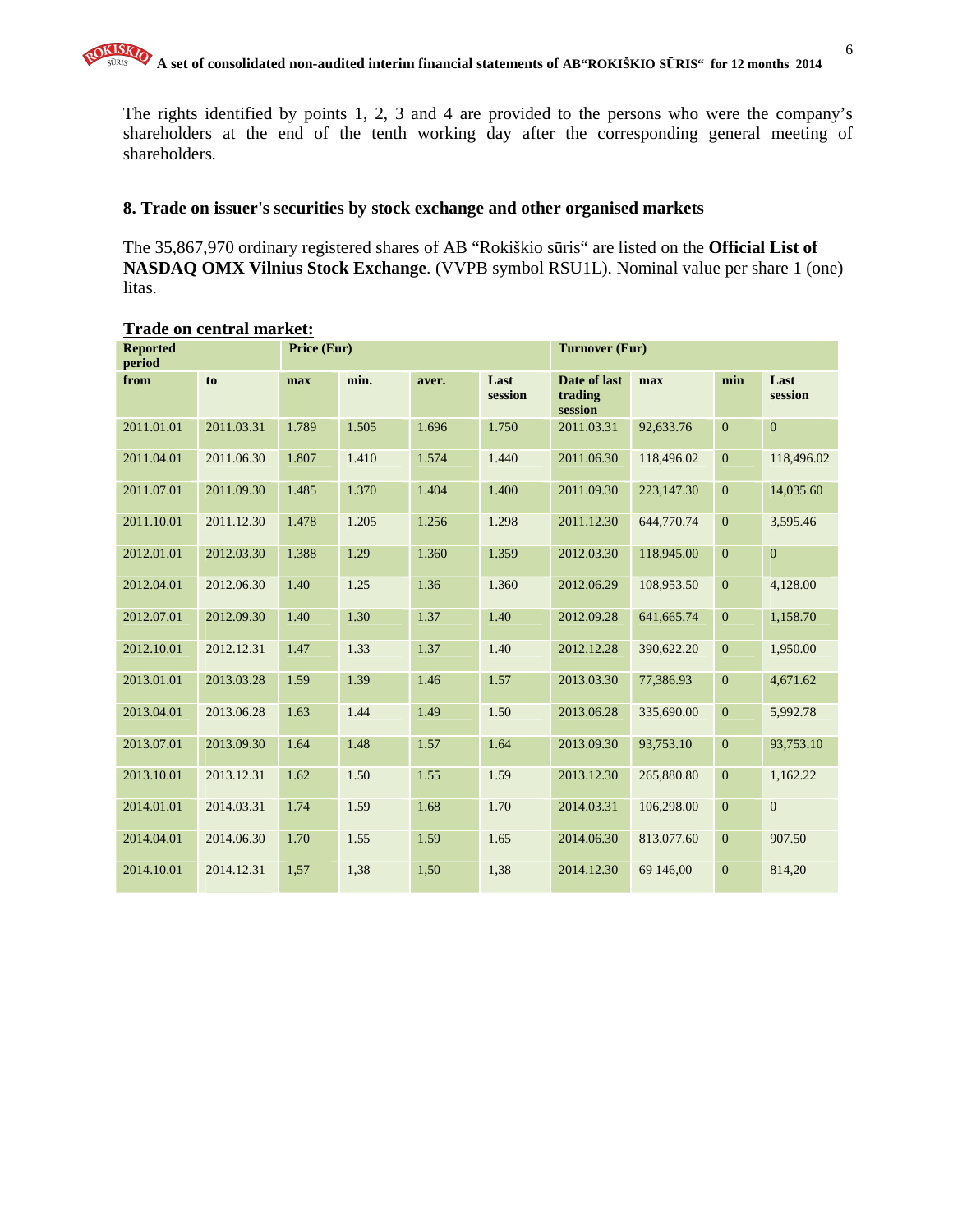

**Trade by the shares of AB "Rokiškio s**ū**ris" within January-December 2014** 

http://www.nasdaqomxbaltic.com/market/?instrument=LT0000100372&list=2&pg=details&tab=historical&lang=en&currency=0&downl oadcsv=0&date=&start=01.01.2014&end=31.12.2014

### **9. Management bodies of the issuer**

In accordance with the Articles of Association of AB "Rokiškio sūris", the managing bodies of the company are as follows: General shareholders' meeting, the Board of Directors and the Chief Executive Officer.

The  $17<sup>th</sup>$  July 2012 extraordinary general meeting of shareholders of AB , Rokiškio sūris" elected a new Board of Directors of AB "Rokiškio sūris". In accordance with the new approved wording of the Articles of Association of AB "Rokiškio sūris" (the new Articles of Association of AB "Rokiškio sūris" was registered in the Registry of Legal Entities on  $27<sup>th</sup>$  July 2012) the Board of Directors consists of 5 members.

The 17<sup>th</sup> July 2012 extraordinary general meeting of shareholders of AB "Rokiškio sūris" elected a new Board of Directors of AB "Rokiškio sūris" of 4 members.

### **Members of the Board of Directors**:

**Dalius Trumpa** – Board Chairman (elected on  $17<sup>th</sup>$  July 2012). Owns 83,500 ordinary registered shares, i.e. 0.23% of the Authorized capital and 0.24% of votes of AB "Rokiškio sūris".

**Antanas Kavaliauskas** - Deputy Chairman (elected on 17<sup>th</sup> July 2012), the Chief Financial Officer of AB "Rokiškio sūris", having no ownership of AB "Rokiškio sūris".

**Ramūnas Vanagas -** Board member (elected on 17<sup>th</sup> July 2012), Development Director of AB ",Rokiškio sūris", having no ownership of shares of AB "Rokiškio sūris".

Darius Norkus - Board member, (elected on 17<sup>th</sup> July 2012), Sales and Marketing director of AB ..Rokiškio sūris", having no shares of the company.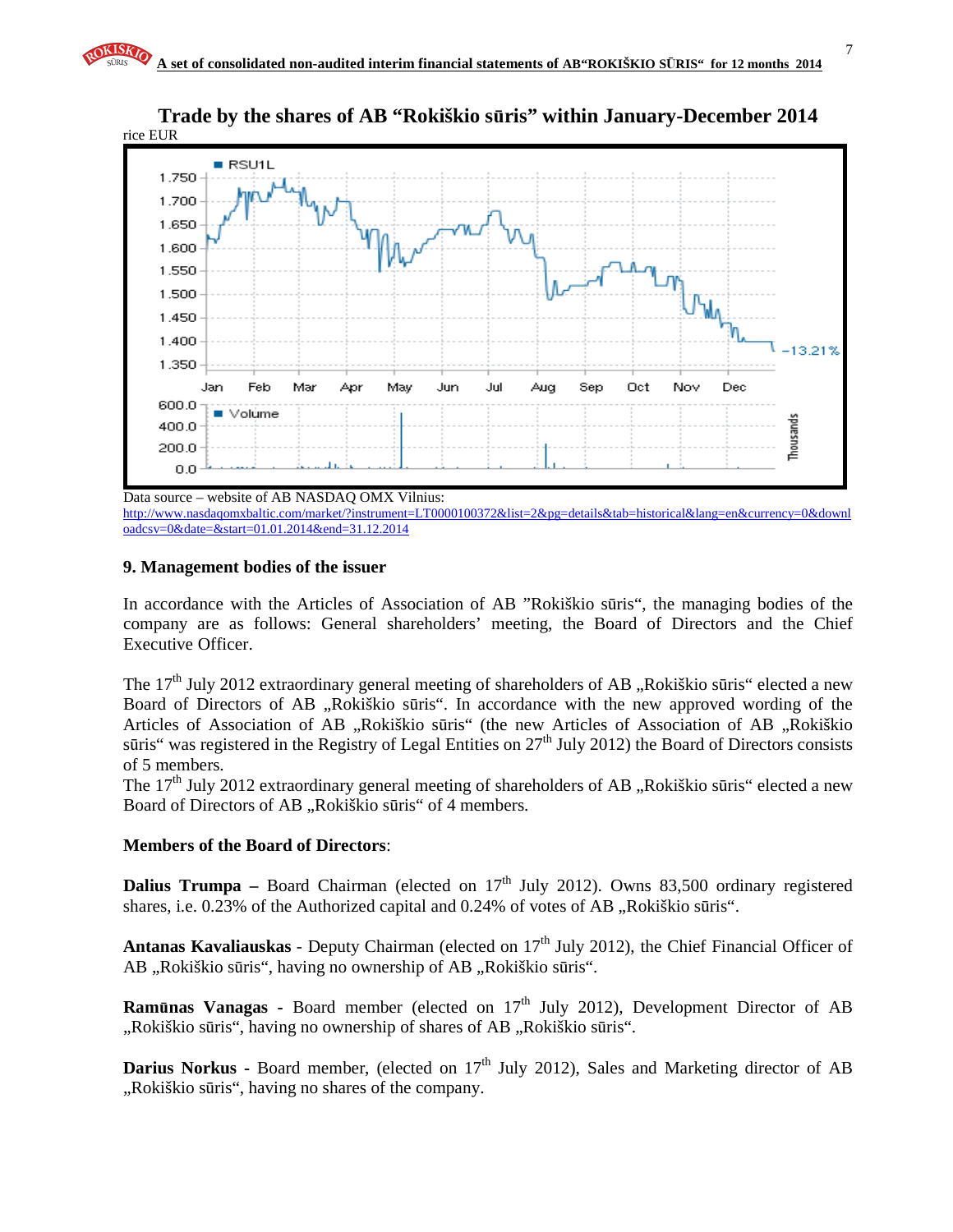The Board of Directors remain in office for a tenure of 4 years. The cadence ends on  $17<sup>th</sup>$  July 2016. **Manager of the Company:**

The Chief Executive Officer is a one-man management body who organizes everyday activities of the company. Within relationship between the company and other persons, the Chief Executive Officer acts determinatively on behalf of the company.

### **Information on the company's manager (director):**

### **The CEO of the Company:**

Antanas Trumpa owning 6,199,875 ordinary registered shares of AB "Rokiškio sūris", i.e. 17.28% of the authorized capital of AB "Rokiškio sūris" and 17.68% of votes.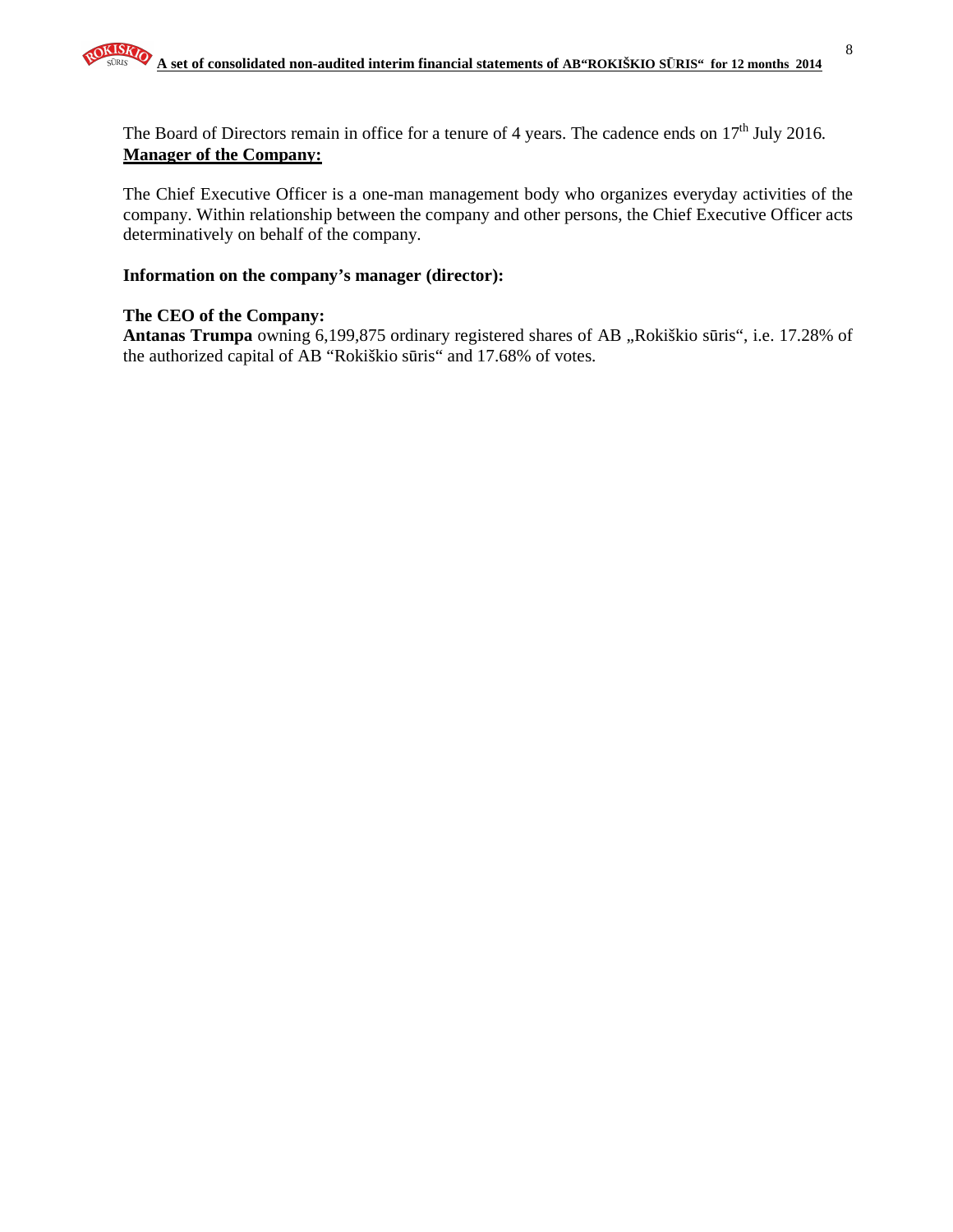#### **AB "ROKIŠKIO S**Ū**RIS" CONSOLIDATED AND PARENT COMPANY'S FINANCIAL STATEMENTS as at 31th December 2014**

Company code 173057512, address: Pramonės g. 3, LT-42150 Rokiškis, Lithuania

(All tabular amounts are in LTL '000 unless otherwise stated)

## **2. Consolidated Balance sheet**

|                                            | December 31, 2014 |         | December 31, 2013 |         |
|--------------------------------------------|-------------------|---------|-------------------|---------|
|                                            |                   |         |                   |         |
| <b>PROPERTY</b>                            |                   |         |                   |         |
| Long-term tangible assets                  | 136,458           |         | 148,158           |         |
| Intangible assets (with prestige)          | 524               |         | 1,023             |         |
| Other receivables in a year                | 18,323            |         | 47,978            |         |
|                                            |                   | 155,305 |                   | 197,159 |
| <b>Current assets</b>                      |                   |         |                   |         |
| Inventories                                | 152,097           |         | 128,536           |         |
| Receivables and advance payments           | 104,951           |         | 129,732           |         |
| Short-term investments                     | 43,923            |         | 34,636            |         |
| Cash and cash equivalents                  | 11,483            |         | 21,527            |         |
|                                            |                   | 312,454 |                   | 314,431 |
| <b>Total assets</b>                        |                   | 467,759 |                   | 511,590 |
| <b>EQUITY AND LIABILITIES</b>              |                   |         |                   |         |
| <b>Capital and reserves</b>                |                   |         |                   |         |
| Ordinary shares                            | 35,868            |         | 35,868            |         |
| Share premium                              | 41,473            |         | 41,473            |         |
| Reserve for acquisition of treasury shares | 40,287            |         | 40,287            |         |
| Treasury shares                            | (3,868)           |         | (3,868)           |         |
| Other reserves                             | 41,493            |         | 55,627            |         |
| Retained earnings                          | 184,319           |         | 175,017           |         |
|                                            |                   | 339,572 |                   | 344,404 |
| <b>Non-current liabilities</b>             |                   |         |                   |         |
| Borrowings                                 | 4,443             |         | 4,056             |         |
| Deferred income tax liability              | 6,171             |         | 8,809             |         |
| Deferred income                            | 2,691             |         | 3,805             |         |
|                                            |                   | 13,305  |                   | 16,670  |
| <b>Current liabilities</b>                 |                   |         |                   |         |
| Trade and other payables                   | 61,676            |         | 69,655            |         |
| Tax liabilities                            | 1,695             |         | 1,423             |         |
| Deferred income                            | 1,123             |         | 1,307             |         |
| <b>Borrowings</b>                          | 50,388            | 114,882 | 78,131            | 150,516 |
| <b>Total equity and liabilities</b>        |                   | 467,759 |                   | 511,590 |
|                                            |                   |         |                   |         |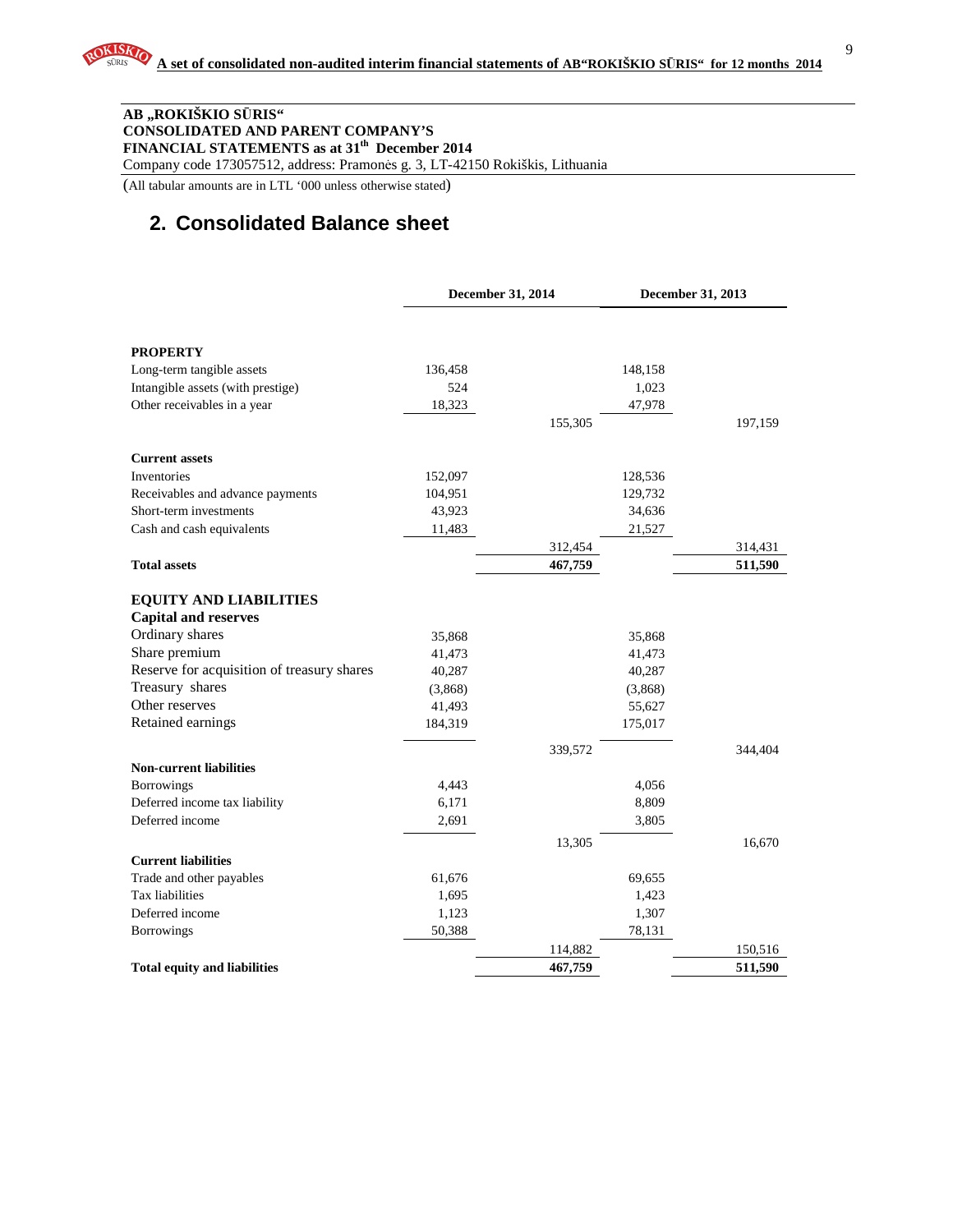10

#### **AB "ROKIŠKIO S**Ū**RIS" CONSOLIDATED AND PARENT COMPANY'S FINANCIAL STATEMENTS as at 31th December 2014**  Company code 173057512, address: Pramonės g. 3, LT-42150 Rokiškis, Lithuania

(All tabular amounts are in LTL '000 unless otherwise stated)

## **3. Consolidated Statement of comprehensive income**

|                                            | <b>January - December</b> |           | <b>September - December</b> |            |  |
|--------------------------------------------|---------------------------|-----------|-----------------------------|------------|--|
|                                            | 2014                      | 2013      | 2014                        | 2013       |  |
| <b>Sales</b>                               | 860,613                   | 861,355   | 200,957                     | 205,790    |  |
| Cost of sales                              | (794, 310)                | (756,095) | (181,920)                   | (168, 255) |  |
| Gross profit                               | 66,303                    | 105,260   | 19,307                      | 37,535     |  |
| Selling and marketing expenses             | (66,991)                  | (69,033)  | (20,741)                    | (25, 222)  |  |
| <b>Operating profit (loss)</b>             | (688)                     | 36,227    | (1,704)                     | 12,313     |  |
| Finance costs                              | (1, 397)                  | (1,157)   | (130)                       | (213)      |  |
| <b>Profit before tax</b>                   | (2,085)                   | 35,070    | (1,834)                     | 12,100     |  |
| Income tax (accumulation)                  | 760                       | (2,285)   | 1,802                       | 1,163      |  |
| <b>Operating activity income (loss)</b>    | (1,325)                   | 32,785    | (32)                        | 13,263     |  |
| Net profit (loss)                          | (1,325)                   | 32,785    | (32)                        | 13,263     |  |
| Other comprehensive income                 |                           |           |                             |            |  |
| Total comprehensive income for the<br>year | (1,325)                   | 32,785    | (32)                        | 13,263     |  |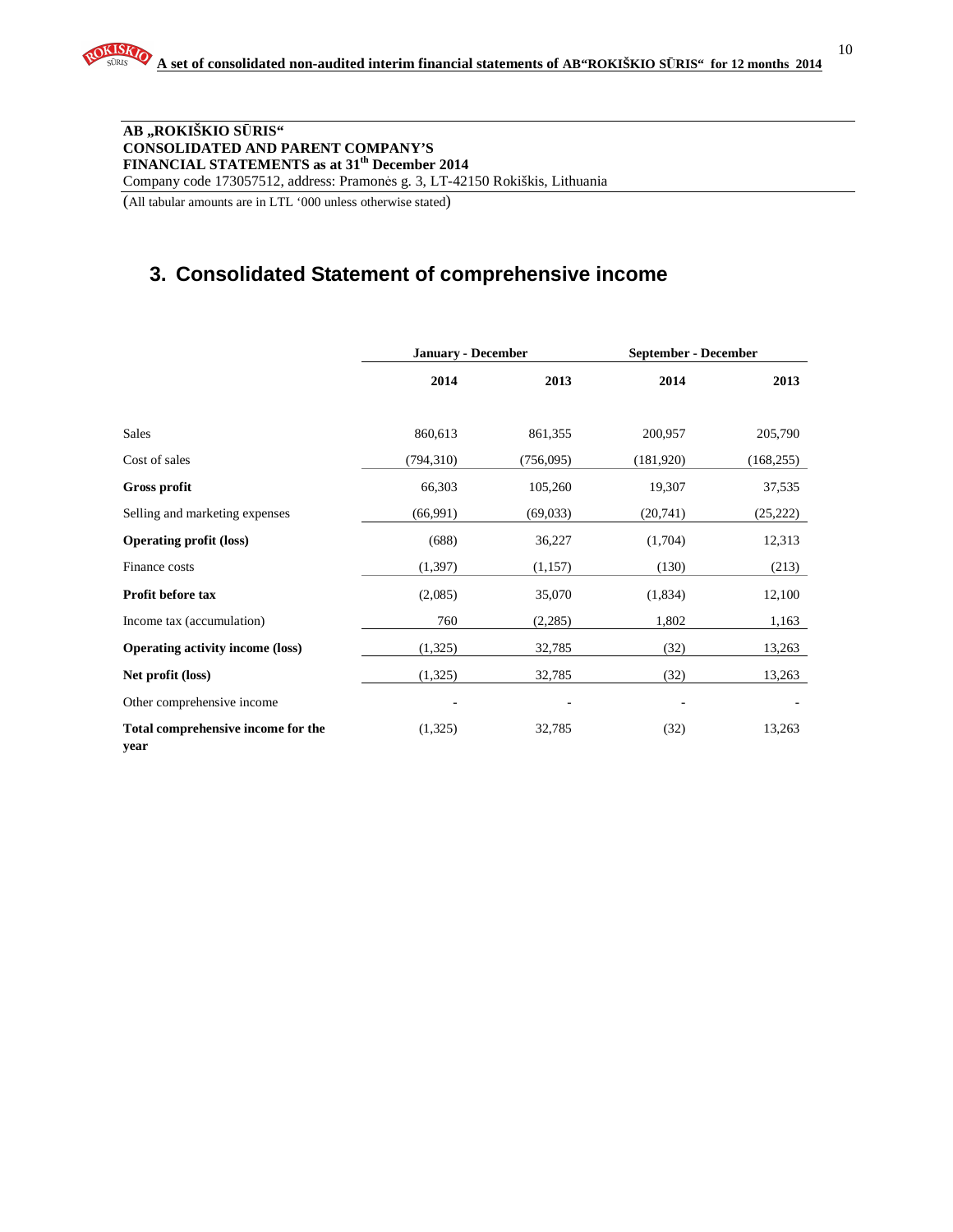### **AB "ROKIŠKIO S**Ū**RIS" CONSOLIDATED AND PARENT COMPANY'S FINANCIAL STATEMENTS as at 31th December 2014**

Company code 173057512, address: Pramonės g. 3, LT-42150 Rokiškis, Lithuania

(All tabular amounts are in LTL '000 unless otherwise stated)

# **4. Consolidated cash flow statement**

|                                                                        | <b>January - December</b> |            |
|------------------------------------------------------------------------|---------------------------|------------|
| <b>Operating activities</b>                                            | 2014                      | 2013       |
| Profit before tax and minority interest                                | (2,085)                   | 35,070     |
| Corrections:                                                           |                           |            |
| depreciation                                                           | 31,588                    | 35,532     |
| amortisation (negative prestige not included)                          | 51                        | 207        |
| write-off of property, plant and equipment and intangible assets       | 18                        | 112        |
| loss on disposal of property, plant and equipment                      | 1,682                     | 361        |
| interest expense<br>$\overline{\phantom{a}}$                           | 1,397                     | 1,157      |
| interest income<br>÷                                                   | (3, 447)                  | (2,891)    |
| accrual for vacation reserve and bonus<br>$\overline{\phantom{a}}$     | (2,826)                   | (4,827)    |
| amortization of government grants received<br>$\overline{\phantom{0}}$ | (1,298)                   | (2,009)    |
| Circulating capital changes:                                           |                           |            |
| - inventories                                                          | (23, 561)                 | (34, 164)  |
| - amounts payable                                                      | 6,611                     | 41,749     |
| - amounts receivable and prepayments                                   | 24,781                    | (32, 846)  |
| Cash flows from operating activities                                   | 32,911                    | 37,451     |
| Interest paid                                                          | (1, 397)                  | (1,157)    |
|                                                                        |                           |            |
| Net cash generated from operating activities                           | 31,514                    | 36,294     |
| <b>Investing activities</b>                                            |                           |            |
| Purchase of property, plant and equipment                              | (22,008)                  | (39,246)   |
| Purchase of intangible assets                                          | (4)                       | (108)      |
| Loans granted to farmers and employees                                 | (11,106)                  | (7, 404)   |
| Proceeds from sale of property, plant and equipment                    | 434                       | 437        |
| Other loans granted                                                    | (16, 635)                 | (25, 181)  |
| Repayments of loans granted to farmers and employees                   | 12,134                    | 5,909      |
| Interest received                                                      | 3,447                     | 2,891      |
| Other loan repayments received                                         | 25,563                    | 21,475     |
| Government grants received                                             |                           | 889        |
| Net cash generated from investing activities                           | (8,175)                   | (40, 338)  |
| <b>Financing activities</b>                                            |                           |            |
| Lease payment                                                          |                           |            |
| Loans received                                                         | 578,301                   | 553,217    |
| Repayments of borrowings                                               | (608, 177)                | (530, 157) |
| Dividends paid                                                         | (3,507)                   | (3,518)    |
| Net cash generated from financing activities                           | (33, 383)                 | 19,542     |
| Net increase in cash and cash equivalents                              | (10,044)                  | 15,498     |
| Cash and cash equivalents at the beginning of the period               | 21,527                    | 6,029      |
|                                                                        |                           |            |
| Cash and cash equivalents at the end of the period                     | 11.483                    | 21,527     |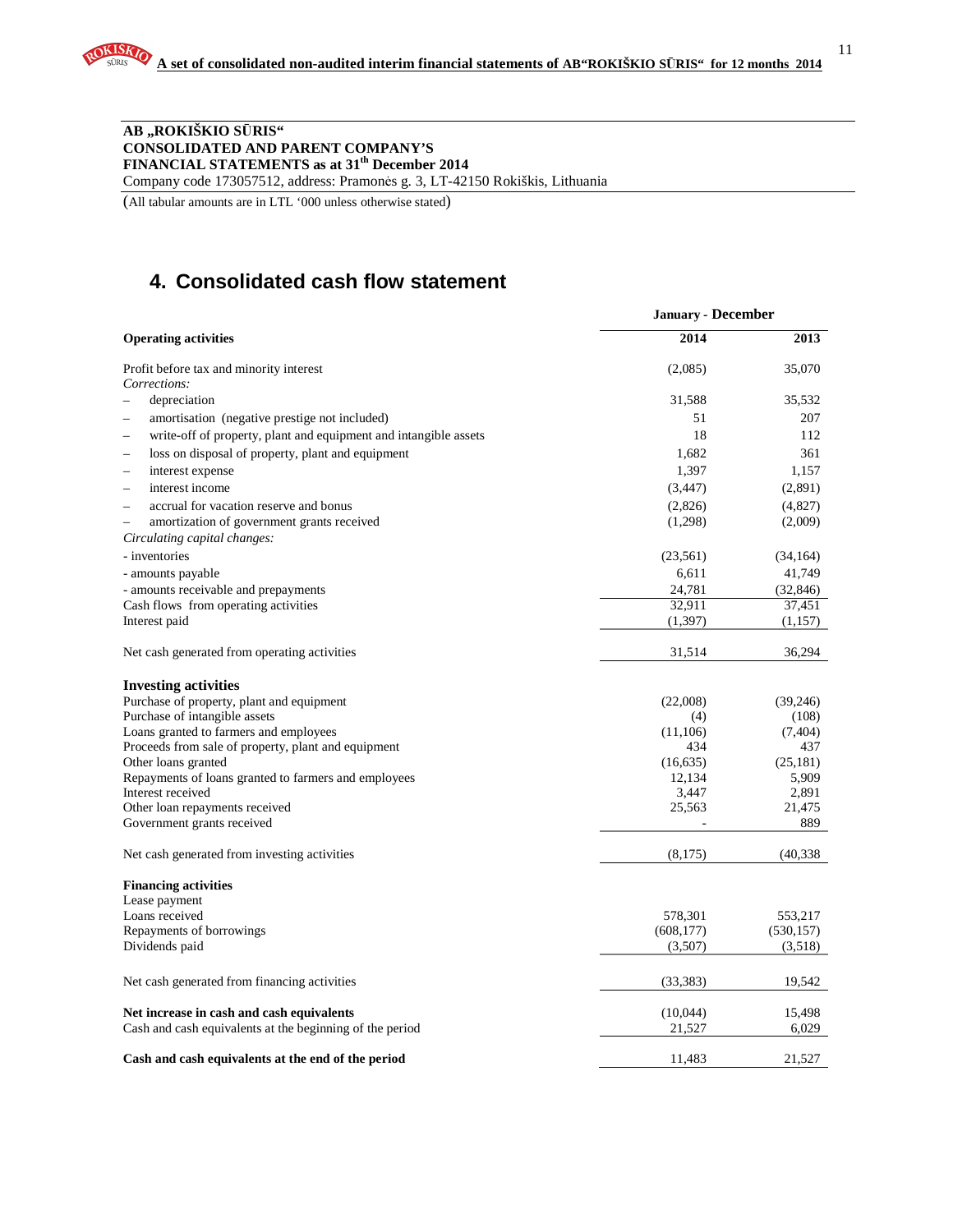12

#### **AB "ROKIŠKIO S**Ū**RIS" CONSOLIDATED AND PARENT COMPANY'S FINANCIAL STATEMENTS as at 31th December 2014**  Company code 173057512, address: Pramonės g. 3, LT-42150 Rokiškis, Lithuania

(All tabular amounts are in LTL '000 unless otherwise stated)

# **5. Consolidated Own Capital Change Statement**

|                                                                                            | <b>Share</b><br>capital | <b>Share</b><br>premium | <b>Reserve</b><br>for<br>acquisition<br>of treasury<br>shares | <b>Treasury</b><br>shares | Other<br>reserves | <b>Retained</b><br>earnings | <b>Total</b> |
|--------------------------------------------------------------------------------------------|-------------------------|-------------------------|---------------------------------------------------------------|---------------------------|-------------------|-----------------------------|--------------|
| Balance at December 31 <sup>st</sup><br>2012                                               | 35,868                  | 41,473                  | 40,287                                                        | (3,868)                   | 71,201            | 130,176                     | 315,137      |
| <b>Comprehensive income</b>                                                                |                         |                         |                                                               |                           |                   |                             |              |
| Profit (loss) of the year                                                                  |                         |                         |                                                               |                           |                   | 32,785                      | 32,785       |
| Transfer to retained earnings<br>(transfer of depreciation, net of<br>deferred income tax) |                         |                         |                                                               |                           | (15,574)          | 15,574                      |              |
| Dividends related to 2012                                                                  |                         |                         |                                                               |                           |                   | (3,518)                     | (3,518)      |
| Transfer to reserves                                                                       |                         |                         |                                                               |                           |                   |                             |              |
| Balance at December 31st<br>2013                                                           | 35,868                  | 41,473                  | 40,287                                                        | (3,868)                   | 55,627            | 175,017                     | 344,404      |
| <b>Comprehensive income</b>                                                                |                         |                         |                                                               |                           |                   |                             |              |
| Profit (loss) of the year                                                                  |                         |                         |                                                               |                           |                   | (1,325)                     | (1,325)      |
| Transfer to retained earnings<br>(transfer of depreciation, net of<br>deferred income tax) |                         |                         |                                                               |                           | (14, 134)         | 14,134                      |              |
| Dividends related to 2013                                                                  |                         |                         |                                                               |                           |                   | (3,507)                     | (3,507)      |
| Balance at December 31 <sup>st</sup><br>2014                                               | 35,868                  | 41,473                  | 40,287                                                        | (3,868)                   | 41,493            | 184,319                     | 339,572      |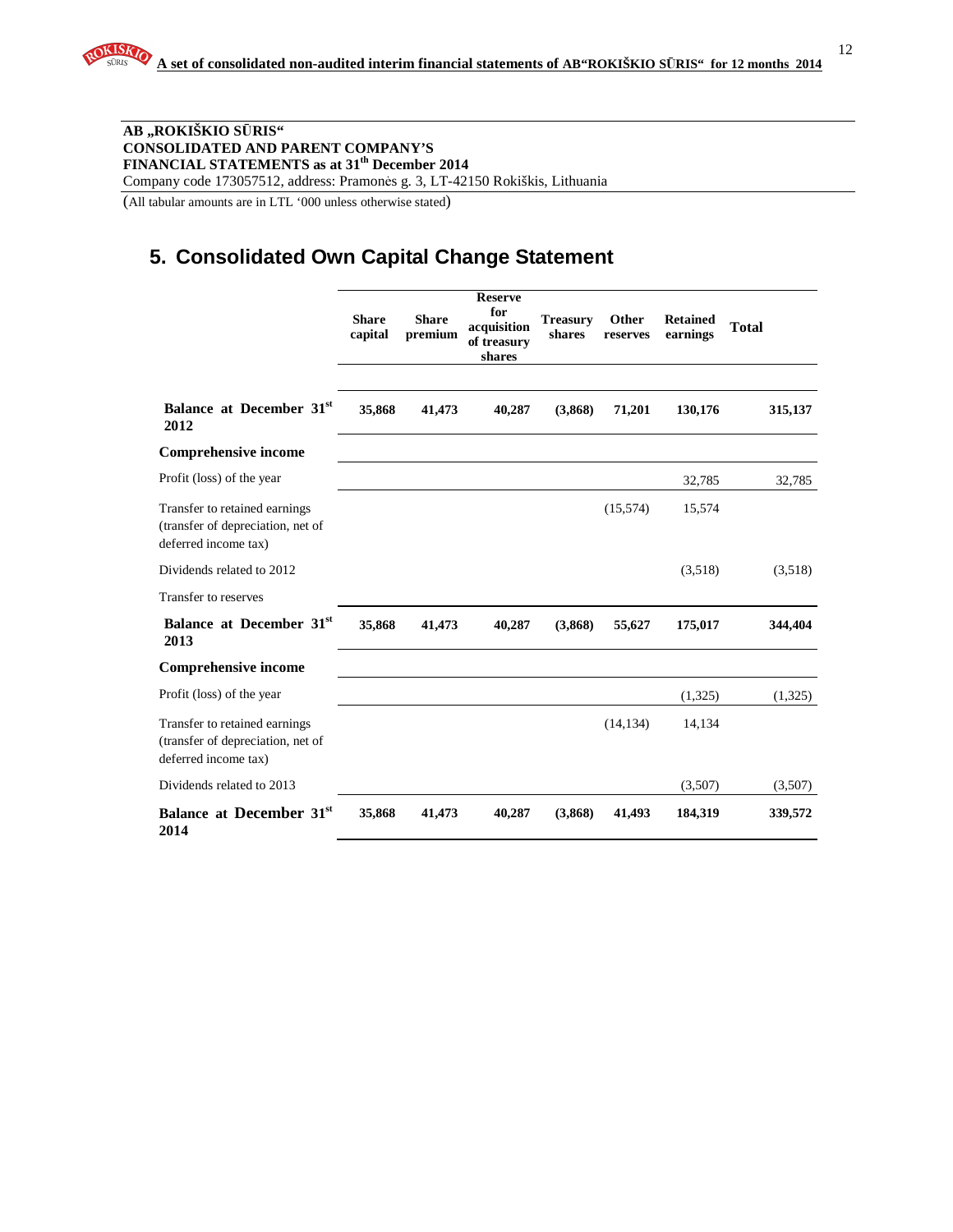**AB "ROKIŠKIO S**Ū**RIS" CONSOLIDATED AND PARENT COMPANY'S FINANCIAL STATEMENTS as at 31th December 2014**  Company code 173057512, address: Pramonės g. 3, LT-42150 Rokiškis, Lithuania (All tabular amounts are in LTL '000 unless otherwise stated)

### **6. Commentary on the Report**

### **1. General information**

The joint stock company "Rokiškio sūris" (hereinafter – the company) is a public listed company incorporated in Rokiskis.

The shares of Rokiškio Sūris AB are traded on the Baltic Main List of the NASDAQ OMX Vilnius (symbol – RSU1L).

The Consolidated Group (hereinafter – the Group) consists of the Company, its two branches, and five subsidiaries. (2013: two branches, five subsidiaries and one joint venture). The branches and subsidiaries that comprise consolidated Group are indicated below:

|                      |            | <b>Operating as at</b><br><b>31 December</b> |                             |        | Group's share<br>$(\frac{6}{6})$ as at 31<br><b>December</b> |
|----------------------|------------|----------------------------------------------|-----------------------------|--------|--------------------------------------------------------------|
| <b>Branches</b>      | 2014       | 2013                                         | <b>Subsidiaries</b>         | 2014   | 2013                                                         |
| <b>Utenos Pienas</b> | Yes        | Yes                                          | UAB "Rokiškio pienas"       | 100.00 | 100.00                                                       |
| Ukmergės<br>Pieninė  | <b>Yes</b> | Yes                                          | UAB "Rokiškio pieno gamyba" | 100.00 | 100.00                                                       |
|                      |            |                                              | KB, Zalmargė"               | 100.00 | 100.00                                                       |
|                      |            |                                              | SIA "Jekabpils Piena        | 100.00 | 100.00                                                       |
|                      |            |                                              | Kombinats"                  |        |                                                              |
|                      |            |                                              | SIA "Kaunata"*              | 60.00  | 60.00                                                        |
|                      |            |                                              |                             |        |                                                              |
|                      |            |                                              | <b>Joint venture</b>        |        |                                                              |
|                      |            |                                              | UAB "Pieno upės"            |        | 50.00                                                        |

\* These subsidiaries were not consolidated due to their insignificance.

All above subsidiaries, the joint venture and branches are incorporated in Lithuania, except for SIA "Jekabpils Piena Kombinats" and SIA "Kaunata" which are incorporated in Latvia.

On 24th April 2014, AB Rokiskio suris sold its 50 per cent block of shares of UAB Pieno upes. The block of shares was sold pursuing the long term shareholding agreement following the request of other shareholders to purchase the shares. The main activity of UAB Pieno upes was purchase of raw milk.

The Group's main line of business is the production of fermented cheese and a wide range of other dairy products.

As of 31 December 2014, the average number of the Group's employees was equal to 1,665 (compared to 1,720 employees as at  $31<sup>st</sup>$  December 2013).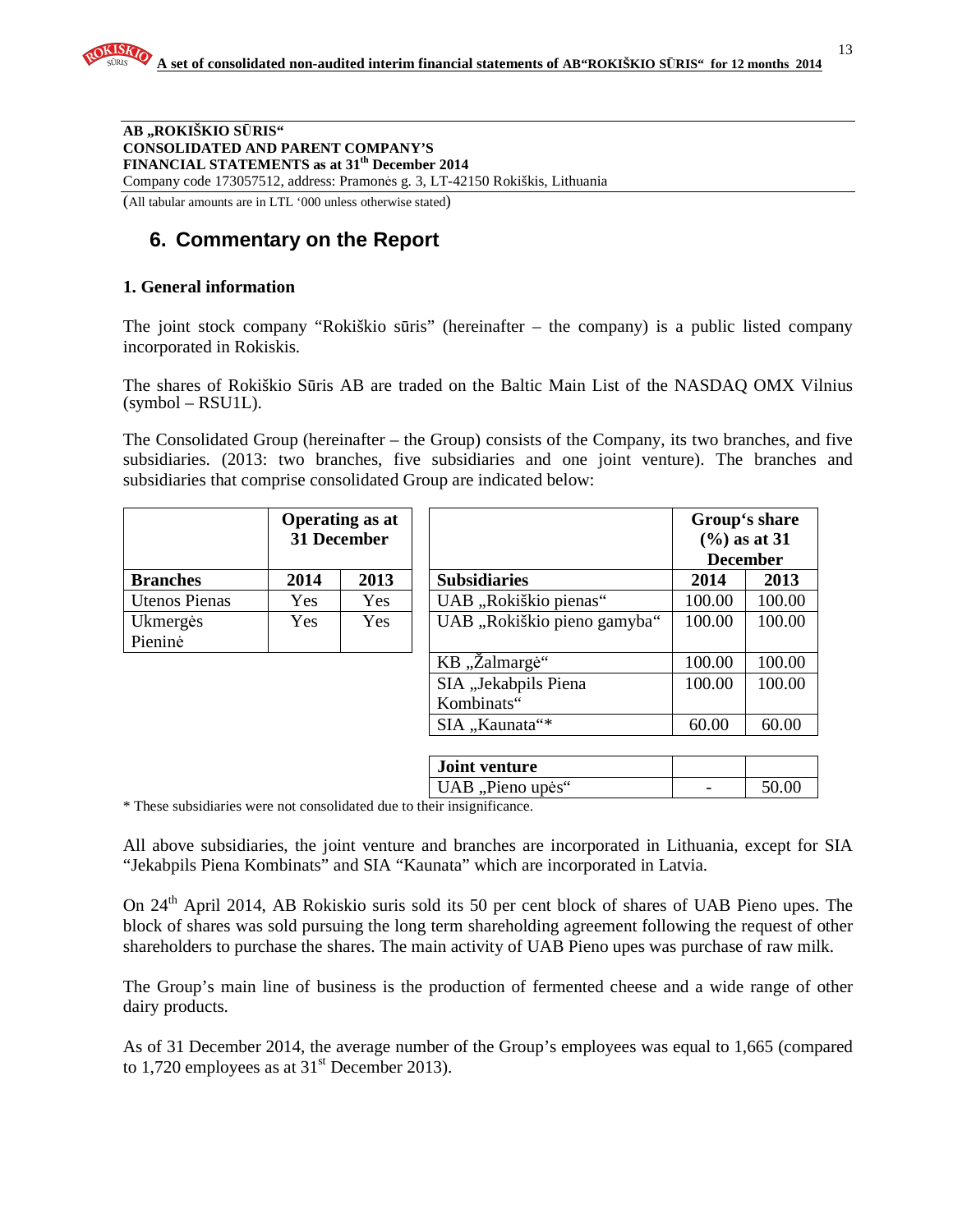### **2. Accounting Principles**

These consolidated financial statements have been prepared according to International Financial Reporting Standards (IFRS) as adopted by the European Union.

The consolidated financial statements have been prepared under the historical cost convention. The principal accounting policies applied in the preparation of these consolidated and parent company's financial statements are set out below. These policies have been consistently applied to all the years present, unless otherwise stated.

The preparation of consolidated and parent company's financial statements in conformity with IFRS requires the use of estimates and assumptions that affect the reported amounts of assets and liabilities and disclosure of contingent assets and liabilities at the date of the financial statements and the reported amounts of revenues and expenses during the reporting period.

Subsidiaries are the entities over which the Group has the power to govern the financial and operating policies generally accompanying a shareholding of more than one half of the voting rights. Subsidiaries are fully consolidated from the date on which control is transferred to the Group. They are deconsolidated from the date that control ceases.

Transactions among the Group's enterprises, residual values and retained transaction earnings between the Group's enterprises are eliminated. Unrealised loss is eliminated too; however, it is considered to be the sign of transfer asset value decrease. The accounting principles of daughter enterprises were changed where necessary in order to ensure their consistency with the accounting principles applied by the Group.

The Group applies a policy of treating transactions with minority interests as transactions with parties external to the Group. Disposals to minority interests result in gains and losses for the Group that are recorded in the statement of comprehensive income.

The group's interests in jointly controlled entities are accounted for by proportionate consolidation. The group combines its share of the joint ventures' individual income and expenses, assets and liabilities and cash flows on a line-by-line basis with similar items in the group's financial statements. The group recognises the portion of gains or losses on the sale of assets by the group to the joint venture that is attributable to the other venturers. The group does not recognise its share of profits or losses from the joint venture that result from the group's purchase of assets from the joint venture until it resells the assets to an independent party. However, a loss on the transaction is recognised immediately if the loss provides evidence of a reduction in the net realisable value of current assets, or an impairment loss.

Items included in the financial statements of the Company and each of the Group's entities are measured using the currency of the primary economic environment in which the entity operates (hereinafter "the functional currency"). The financial statements are presented in Litas (LTL), which is the Company's (and each of the Group entity's) functional and presentation currency.

The value of long-term tangible assets is valued at historical cost less accumulated depreciation.

Subsequent costs are included into the asset's carrying amount or recognized as separate assets, as appropriate, only when it is likely that in future the Group will receive economic benefits associated with the item and the cost of the item will be measured accordingly. All other repairs and maintenance expenses are charged to the income statement during the financial period in which they have been incurred.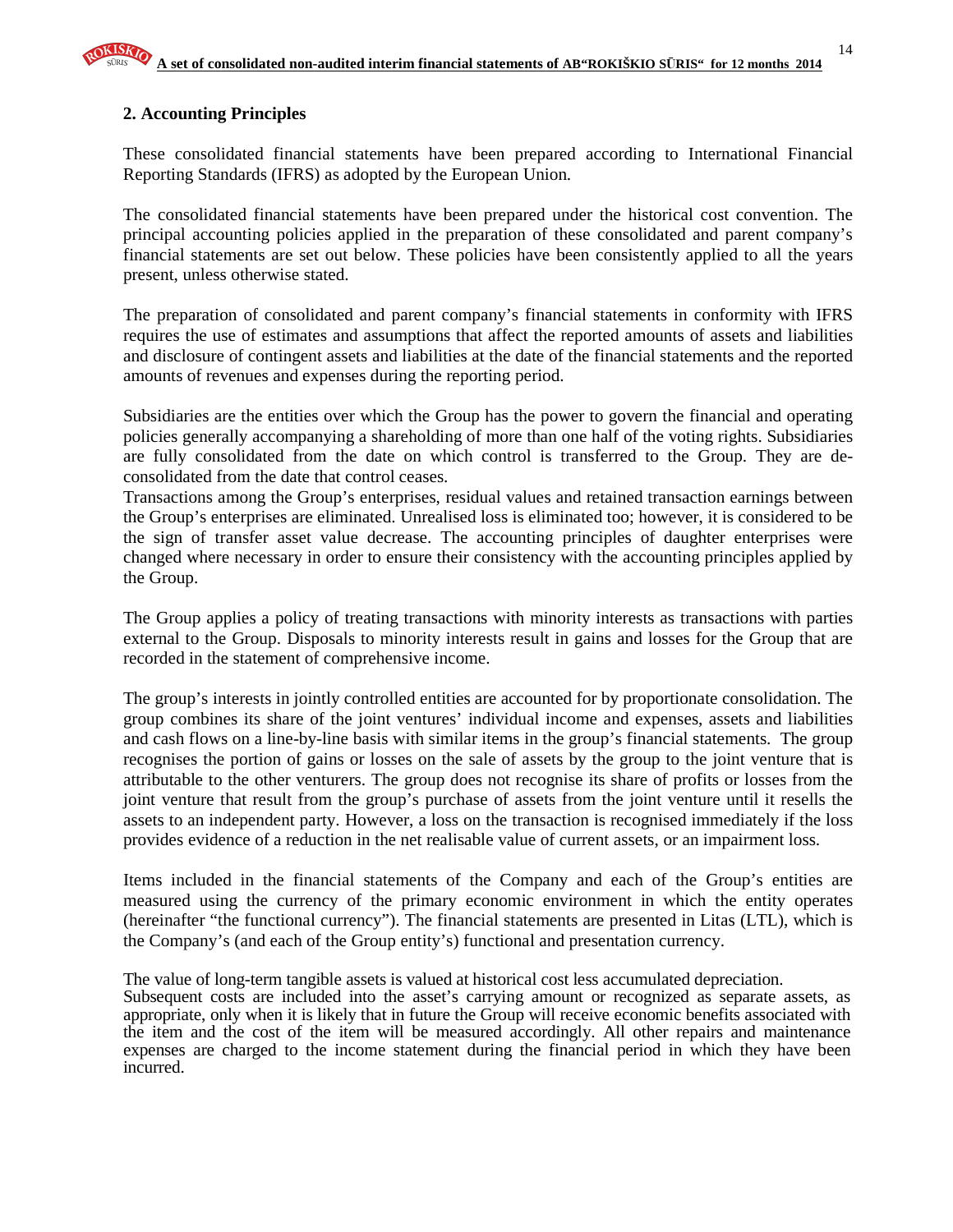Depreciation on property, plant and equipment is calculated using the straight-line method to allocate their cost to their residual values over their estimated useful lives, as follows:

| <b>Buildings</b>  |  |  | $15 - 55$ years                                      |
|-------------------|--|--|------------------------------------------------------|
| Plant & machinery |  |  | $5 - 29$ years                                       |
| Motor vehicles    |  |  | $4 - 10$ years                                       |
|                   |  |  | Equipment and other property, plant and 3 - 20 years |
| equipment         |  |  |                                                      |

The asset residual values and useful lives are reviewed, and adjusted, if appropriate, at each balance sheet date.

The Group's software which is expected to bring the Group material benefit in future, is valued at cost price less accumulated depreciation. Depreciation is calculated using the straight-line method for the estimated useful life from 1 to 5 years.

Loans and receivables are non-derivative financial assets with fixed or determinable payments that are not quoted in an active market. They are included in current assets, except for maturities greater than 12 months after the balance sheet date. These are classified as non-current assets. Loans and receivables are classified as 'trade and other receivables' in the balance sheet.

Inventories are subsequently carried at the lower of cost and net realisable value. Cost is determined by the first-in, first-out (FIFO) method. The cost of finished goods and work in progress comprises raw materials, direct labour, other direct costs and related indirect production overheads, but excludes borrowing costs. Net realisable value is the estimated selling price in the ordinary course of business, less the costs of completion and selling expenses.

Loans granted and amounts receivables are recognised initially at fair value and subsequently measured at amortised cost using the effective interest method, less the amount of impairment loss. A provision for impairment of amounts receivables is established when there is objective evidence that the Group will not be able to collect all amounts due according to the original terms of receivables. The impairment amount is the difference between the asset's carrying amount and the present value of estimated future cash flows, discounted at the original effective interest rate. The amount of the provision is recognised in the statement of comprehensive income within 'general and administrative expenses'. Bad debts are written off during the year in which they are identified as irrecoverable.

Cash and cash equivalents are carried at nominal value. For the purposes of the cash flow statement, cash and cash equivalents comprise cash on hand and at bank and bank overdrafts. Bank overdrafts are included in borrowings in current liabilities on the balance sheet.

Ordinary shares are stated at their par value. Consideration received for the shares sold in excess over their nominal value is shown as share premium. Incremental external costs directly attributable to the issue of new shares are accounted for as a deduction from share premium.

Where the Company or its subsidiaries purchase the Company's equity share capital, the consideration paid including any attributed incremental external costs is deducted from shareholders' equity as treasury shares until they are sold, reissued, or cancelled. No gain or loss is recognised in the statement of comprehensive income on the sale, issuance, or cancellation of treasury shares. Where such shares are subsequently sold or reissued, any consideration received is presented in the consolidated financial statements as a change in shareholders' equity.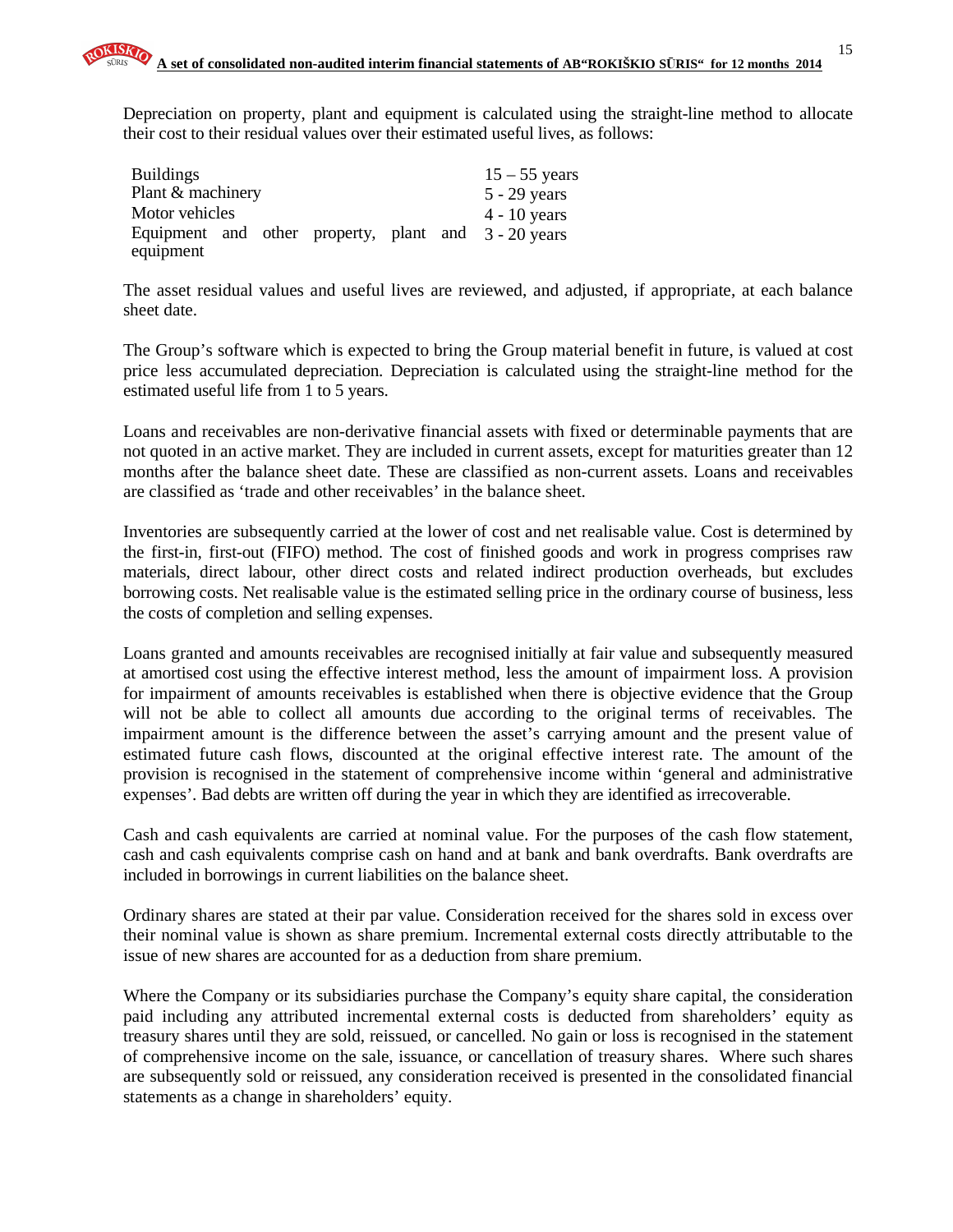Other reserves are established upon the decision of annual general meeting of shareholders on profit appropriation.

Borrowings are recognised initially at fair value, net of transaction costs incurred. Borrowings are subsequently stated at amortised cost. Any difference between the amount at initial recognition and the redemption value is recognised in the statement of comprehensive income over the period of the borrowings using the effective interest method.

Profit is taxable at a rate of 15 per cent (2013: 15 per cent) in accordance with the Lithuanian regulatory legislation on taxation.

The Group pays social security contributions to the state Social Security Fund (the Fund) on behalf of its employees based on the defined contribution plan in accordance with the local legal requirements. Social security contributions are recognised as expenses on an accrual basis and are included in payroll expenses.

Revenue comprises the fair value of the consideration received or receivable for the sale of goods and services in the ordinary course of the Group's activities. Revenue is shown net of value-added tax, returns, rebates and discounts and after eliminated sales within the Group. Revenue from sales of goods is recognised only when all significant risks and benefits arising from ownership of goods is transferred to the customer.

Interest income is recognised on a time-proportion basis using the effective interest method.

Dividend distribution to the Company's shareholders is recognised as a liability in the Group's financial statements in the period in which the dividends are approved by the Company's shareholders.

Basic earnings per share are calculated by dividing net profit attributed to the shareholders from average weighted number of ordinary registered shares in issue, excluding ordinary registered shares purchased by the Company and the Group and held as treasury shares.

Operating segments are reported in a manner consistent with the internal reporting provided to the chief operating decision-maker. The chief operating decision-maker, who is responsible for allocating resources and assessing performance of the operating segments, has been identified as the Board of directors that make strategic decisions.

The Group's management identified the following operating segments within the Group: hard cheese, semi hard cheese, butter, milk, cream, sour cream, sour milk, yogurt, curds, curd cheese and other. These operating segments were aggregated into two main reportable segments, based on similar nature of products, production process, type of customers and method of distribution.

Government grants are recognised at fair value where there is sufficient evidence that the grant will be received and the Group and the Company will comply with all conditions attached.

Government grants received to finance acquisition of property, plant and equipment are included in non-current deferred income in the balance sheet. They are recognised as income on a straight-line basis over the useful life of property, plant and equipment concerned.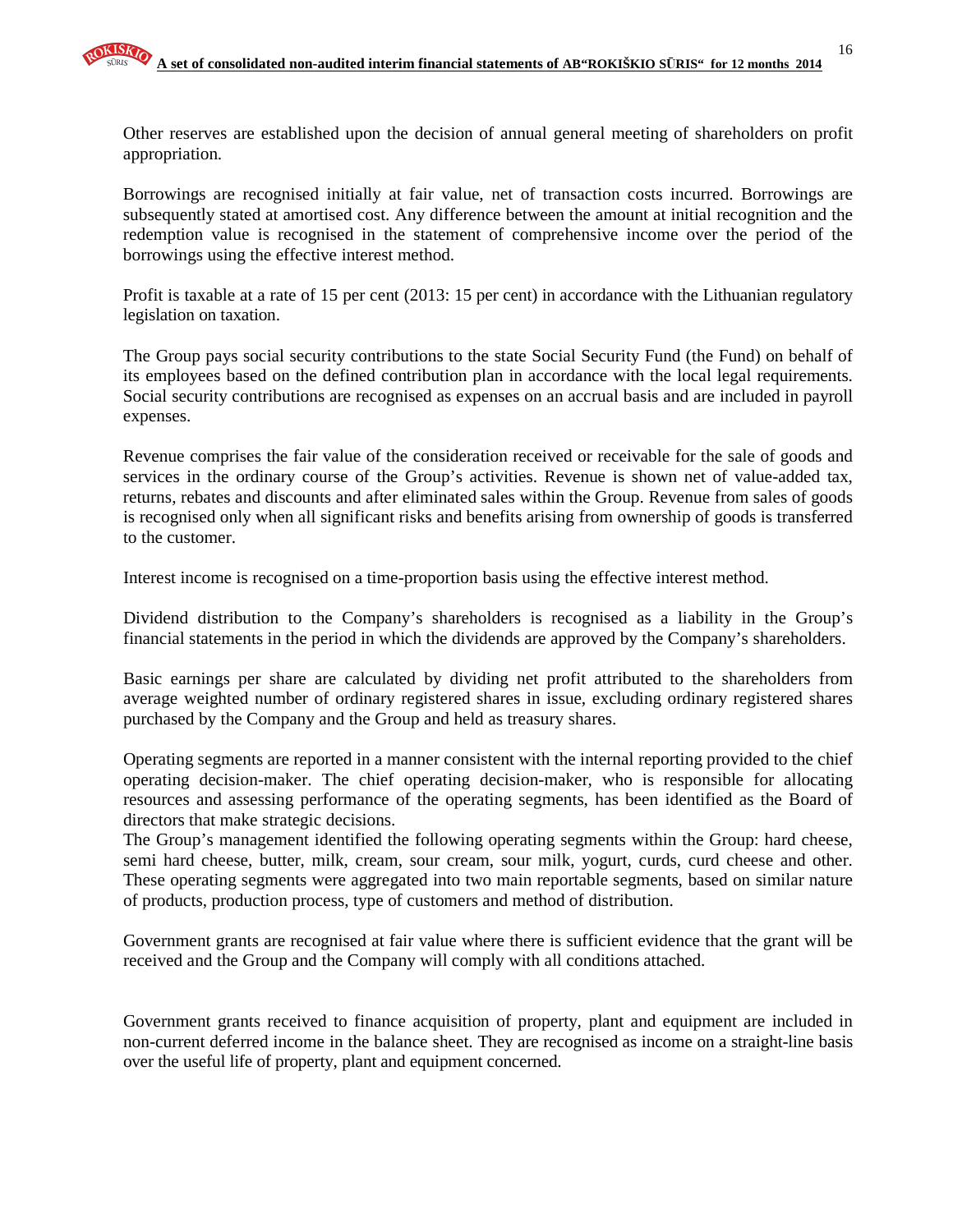Provisions are measured at the present value of expenditures expected to be required to settle the obligation using pre-tax rate that reflects current market assessments of the time value of money and the risks specified to the obligation. The increase in the provision due to passage of time is recognised as interest expense.

Trade payables are recognised initially at fair value and subsequently measured at amortised cost using effective interest method.

With effect from 31 December 2011, the Company and the Group account for property, plant and equipment at revalued amount less accumulated depreciation and impairment loss. Under the newly adopted accounting policy, the revaluation is carried out periodically to ensure that the carrying amount of property, plant and equipment will not differ significantly from the value determined with reference to the fair value at the end of the reporting period. In 2011, the valuation of property, plant and equipment was carried out by Vadasa UAB using the comparative market price method. The Company's management believes the values of property, plant and equipment adjusted under these methods as of 31 December 2011 approximated the fair value. No revaluation of property, plant and equipment was conducted in 2013.

### **3. Information on segments**

### *Business segments and the segments presented by the financial statements*

The Group's top management indicated the following business segments of the Group: hard cheese, semi hard cheese, butter, milk, cream, sour cream, sour milk, yogurt, curds, fresh cheese etc. The segments were coupled into two main segments presented by the financial statements based on alike production procedure, customer group and distribution channels.

The Group's main business segments:

- Fresh dairy products

- Cheese and other dairy products.

Other operations of the Group comprise of raw milk collection. Transactions between the business segments are on normal commercial terms and conditions. *Geographic segments* 

Analysis of the Group's income from sales according to markets is as follows:

|                                        | 2014 12 31 | 2013 12 31 |
|----------------------------------------|------------|------------|
| Lithuania                              | 284,307    | 247,947    |
| <b>Countries of EU</b>                 | 418,839    | 445,011    |
| <b>Other (including USA and Japan)</b> | 157,467    | 168,397    |
| <b>Total</b>                           | 860,613    | 861,355    |

Income analysis according to groups:

|                          | 2014 12 31 | 2013 12 31 |
|--------------------------|------------|------------|
| <b>Product Sales</b>     | 857,895    | 858,986    |
| <b>Provided services</b> | 2,718      | 2,369      |
| <b>Total</b>             | 860,613    | 861,355    |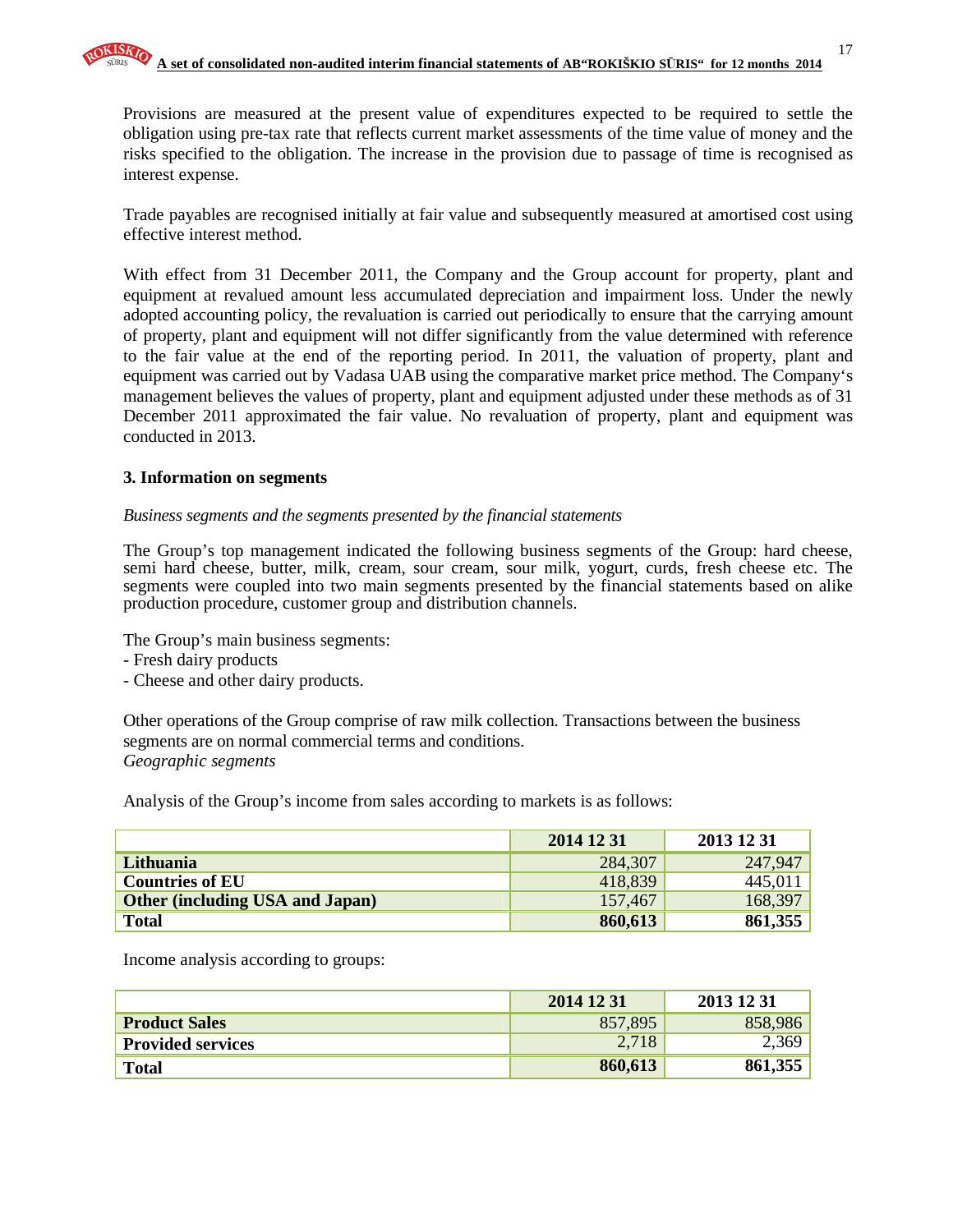### **4. Long-term tangible assets**

In the income statement the depreciation charge of long-term tangible assets is reported in the following entries: selling and marketing expenses, general and administrative expenses and cost of sales, as well as in production in progress and ready production entries.

Software and intangible asset depreciation charge are accounted in the entry of general and administrative expenses.

### **5. Other receivables**

As at 31<sup>th</sup> December 2014, the Group's receivables were made of:

|                                      | 2014 12 31 | 2013 12 31 |
|--------------------------------------|------------|------------|
| Long-term loans granted to farmers   | 584        | 2,361      |
| Long-term loans granted to employees | 896        | 958        |
| Investments                          | 560        | 551        |
| Loans to other companies             | 10,889     | 39,462     |
| Other                                | 5,394      | 4,646      |
| <b>Total</b>                         | 18,323     | 47,978     |

The repayment terms of loans granted to farmers vary from 2 months to 10 years, whereas the annual interest rate varies from 0 to 10 per cent.

The repayment terms of loans granted to employees vary from 1 to 22 years, whereas the interest rate for them is not calculated. The company's managing bodies believe that the balance sheet values of long-term receivables are their fair values.

#### **6. Inventories**

As at 31<sup>th</sup> December 2014, the Group's inventories were made of:

|                        | 2014 12 31 | 2013 12 31 |
|------------------------|------------|------------|
| Raw material           | 7,955      | 8,362      |
| Production in progress | 18,207     | 22,079     |
| Ready production       | 122,450    | 94,916     |
| Other inventories      | 3,485      | 3,179      |
| <b>Total</b>           | 152,097    | 128,536    |

#### **7. Selling and Other Receivables**

As at 31<sup>th</sup> December 2014, the Group's selling and other receivables were made of:

|                                             | 2014 12 31 | 2013 12 31 |
|---------------------------------------------|------------|------------|
| <b>Selling receivables</b>                  | 96,696     | 120,466    |
| VAT receivable                              | 4,333      | 7,936      |
| <b>Other receivables</b>                    | 542        | 424        |
| Advance payments and future period expenses | 3,380      | 906        |
| <b>Total</b>                                | 104,951    | 129,732    |